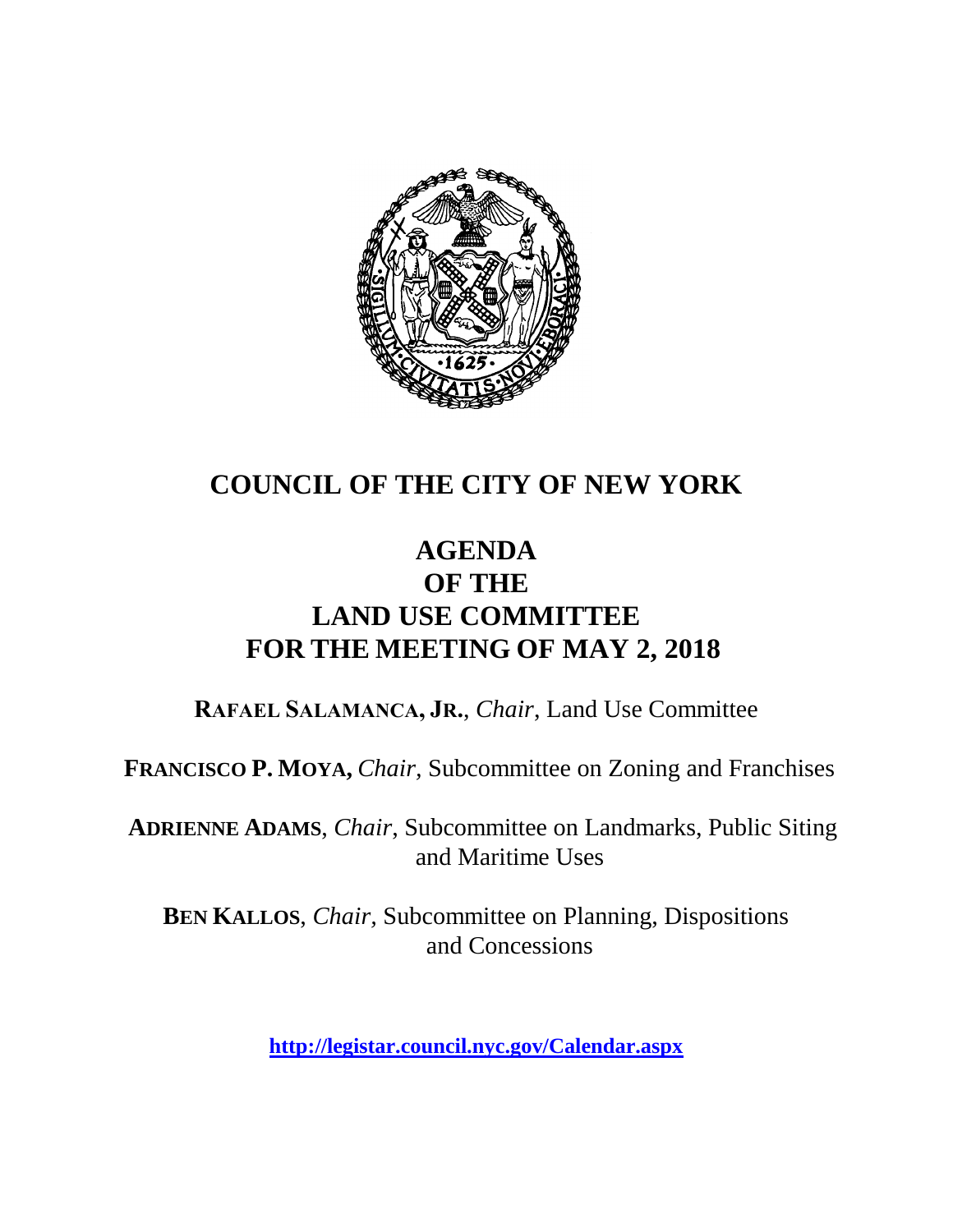### **Table of Contents**

# **Item No. Page**  1. Montefiore Cemetery (L.U. No. 51)……………………………………...2 2. Proposed Int. No. 212-A: By Council Member Miller …………………2 3. Piatto (L.U. No. 60)……………………………………………………….2 4. NYPD 116<sup>th</sup> Precinct Stationhouse (L.U. Nos. 61, 62)...............................3 5. St. Andrew's Community Day Care Center (L.U. No. 63)....……..............4 6. 1618 Fulton Street (L.U. No. 64)………………………………………….4 7. 1490 Southern Boulevard (L.U. No. 65)………………………………….4 8. Paul Robeson Houses (L.U. No. 67)………………………………………5 9. Archer Green (L.U. No. 69)……………………………………………….5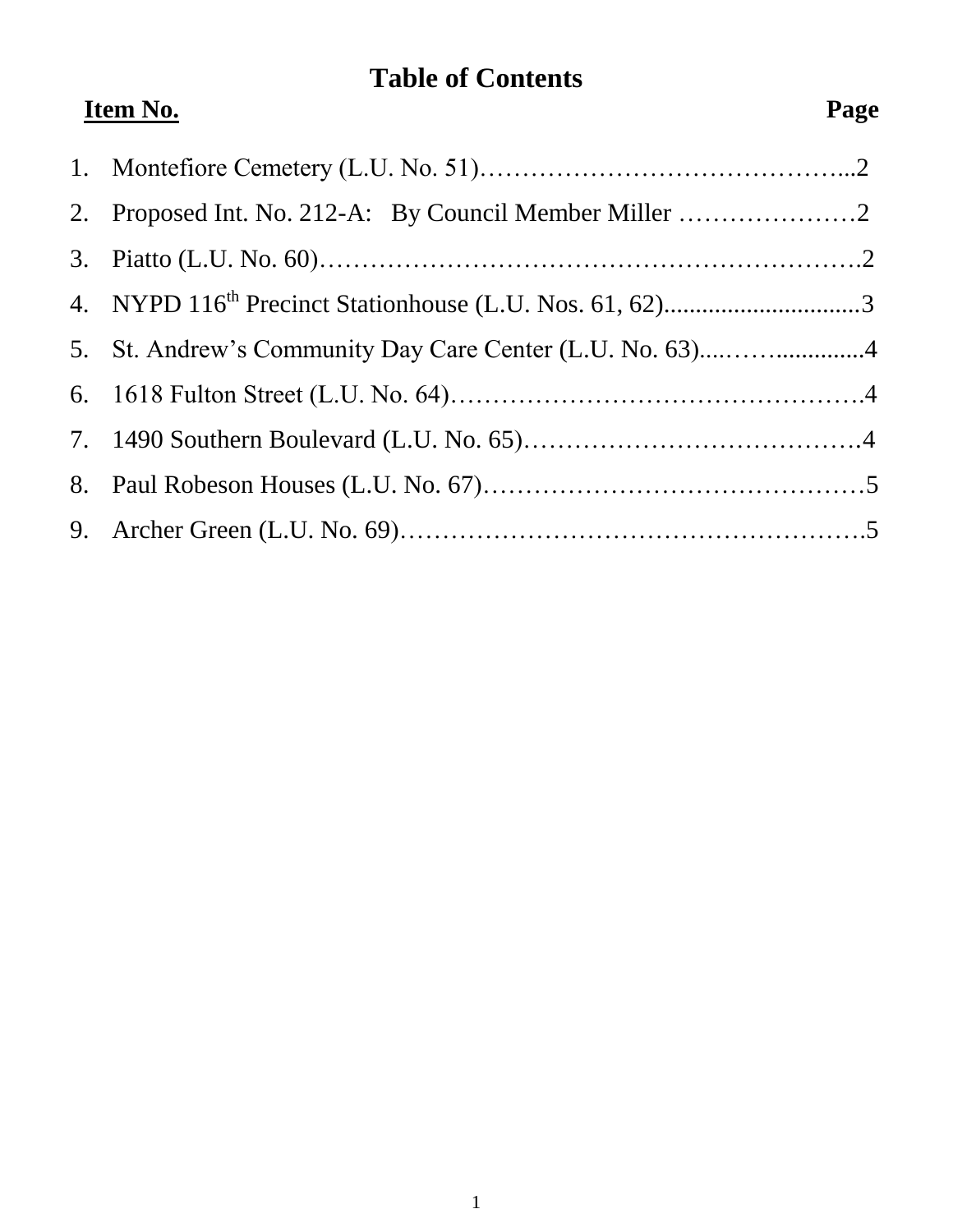# 2

# **AGENDA OF THE LAND USE COMMITTEE**

The Land Use Committee will hold a meeting in the **Committee Room, City Hall,**  New York City, New York 10007, commencing at **11:00 A.M., Wednesday, May 2, 2018**, to consider all items reported out of the Subcommittees at the meetings held on Tuesday, May 1, 2018, and conduct such other business as may be necessary:

### **L.U. NO. 51**

### **MONTEFIORE CEMETERY EXPANSION**

Application submitted by Montefiore Cemetery pursuant to Section 1506 of the New York State Not-for-Profit Corporation Law for approval to use real property for cemetery purposes, in relation to property located at Block 12695, Lots 15, 21, and 101, Borough of Queens, Community District 12, Council District 27.

### **PROPOSED INT. NO. 212-A**

By Council Member Miller

A Local Law to amend the administrative code of the city of New York, in relation to approval of cemetery uses on land acquired in Queens before 1973.

# **L.U. NO. 60 PIATTO**

# **QUEENS CB - 2 20185176 TCQ**

Application pursuant to Section 20-226 of the Administrative Code of the City of New York concerning the petition of Piatto LLC, d/b/a Piatto, for a new revocable consent to establish, maintain, operate and use an unenclosed sidewalk café located at  $1-50\,50^{th}$ Avenue.

# **QUEENS CB - 12 20185106 CCQ**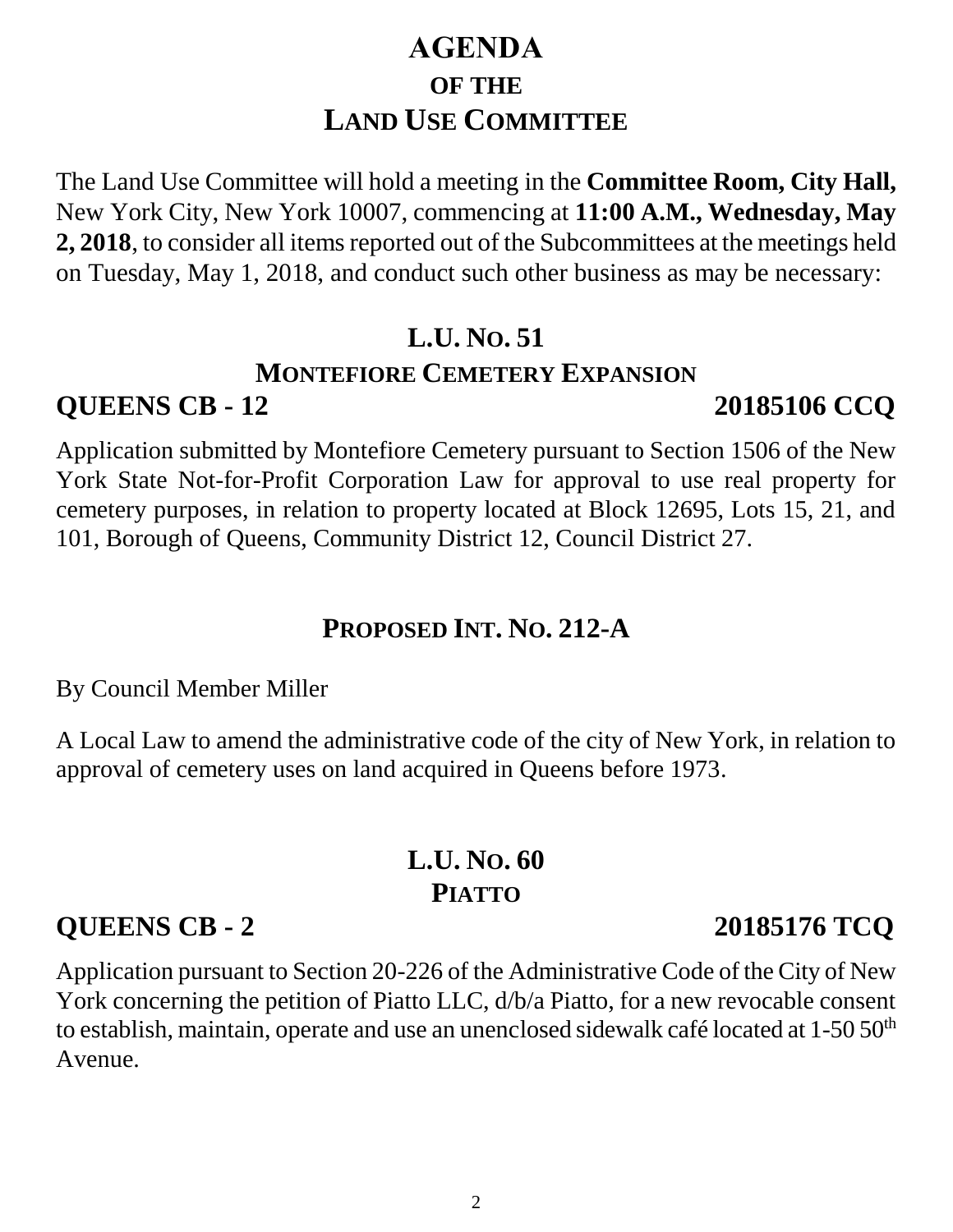# **L.U. NOS. 61 AND 62 ARE RELATED L.U. NO. 61 NYPD 116TH PRECINCT STATIONHOUSE QUEENS CB - 13 C 180209 ZMQ**

Application submitted by the New York City Department of Citywide Administrative Services and the New York City Police Department, pursuant to Section 197-c and 201 of the New York City Charter, for an amendment of the Zoning Map, Section Nos. 19b and 19d, establishing within an existing R3-2 District a C1-3 District bounded by:

- 1. a line perpendicular to the southerly street line of North Conduit Avenue distant 230 feet easterly (as measured along the street line) from the point of intersection of the southerly street line of North Conduit Avenue and the northeasterly street line of Francis Lewis Boulevard;
- 2. North Conduit Avenue;
- 3. a line 750 feet easterly of the first-named course; and
- 4. the centerline of the Long Island Railroad right-of-way (Montauk Division).

### **L.U. NO. 62**

# **NYPD 116TH PRECINCT STATIONHOUSE QUEENS CB - 13 C 180210 PSQ**

Application submitted by the New York City Police Department and the New York City Department of Citywide Administrative Services, pursuant to Section 197-c of the New York City Charter, for the site selection of property located on North Conduit Avenue, at the foot of 243rd Street (Block 13265, Lot 30) for use as a police precinct stationhouse.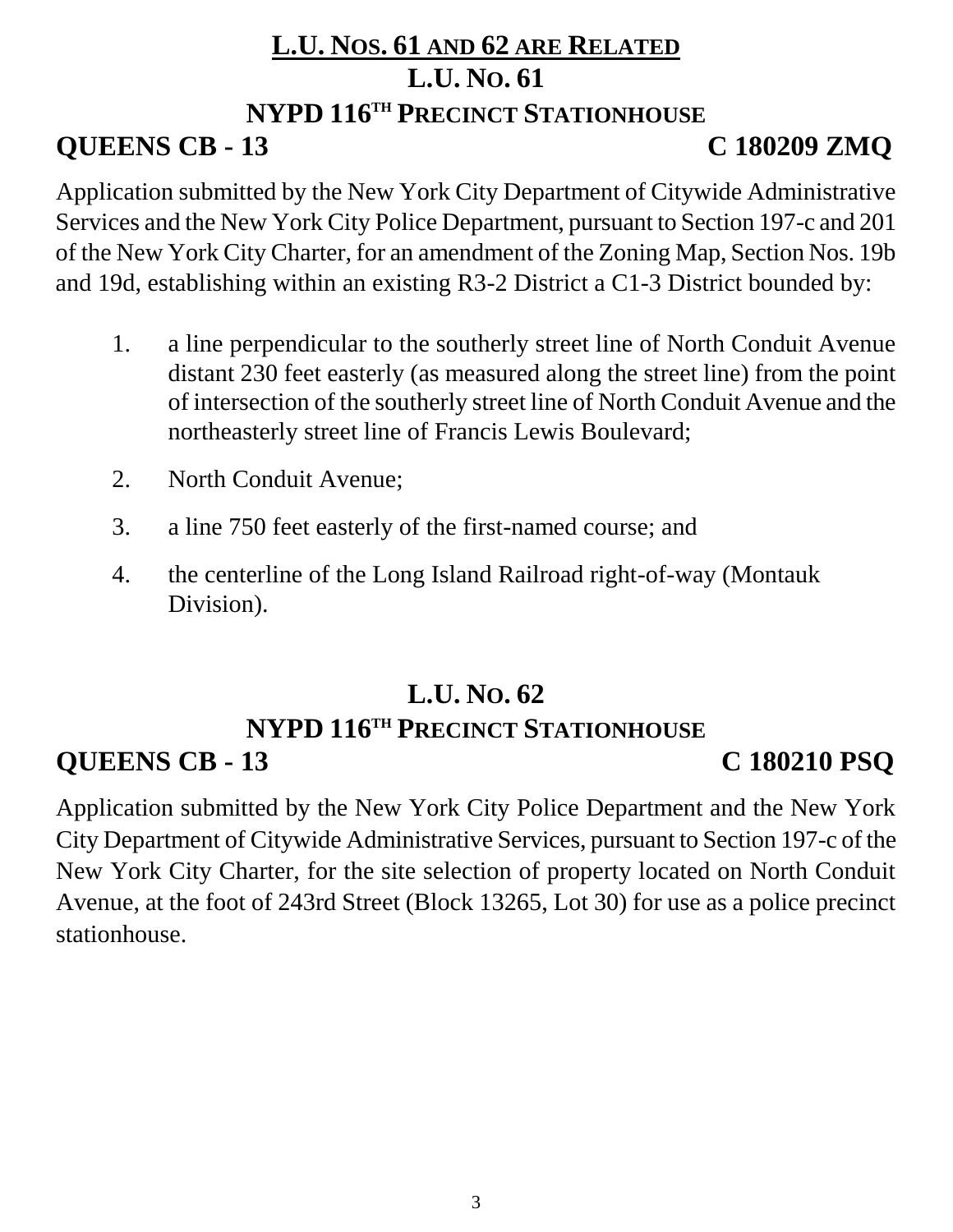### **L.U. NO. 63**

# **ST. ANDREW'S COMMUNITY DAY CARE CENTER BROOKLYN CB - 7 C 150253 PQK**

Application submitted by the Administration for Children's Services and the New York City Department of Citywide Administrative Services, pursuant to Section 197-c of the New York City Charter, for the acquisition of property located at 4917 Fourth Avenue (Block 783, Lot 1) for continued use as a child care center.

# **L.U. NO. 64 1618 FULTON STREET**

# **BROOKLYN CB - 3 20185268 HAK**

Application submitted by the New York City Department of Housing Preservation and Development pursuant to Article 16 of the General Municipal Law for approval of an amendment to a previously approved urban development action area project and disposition of city-owned property and pursuant to Section 577 of Article XI of the Private Housing Finance Law for approval of a new real property tax exemption for property located at Block 1699, Lots 33 and 34 (Tentative Lot 33); 36, 38, and 137 (Tentative Lot 36); and 35, 39, and 43; Community District 3, Council District 36.

# **L.U. NO. 65**

### **1490 SOUTHERN BOULEVARD**

# **BRONX CB - 3** N 180153 HAX

Application submitted by the New York City Department of Housing Preservation and Development (HPD),

- 1. pursuant to Article 16 of the General Municipal Law of New York State for:
	- a) the designation of property located at 1490 Southern Boulevard (Block 2981, Lot 14), as an Urban Development Action Area; and
	- b) an Urban Development Action Area Project for such area;

to facilitate a multi-story mixed use building containing affordable residential units and community facility space.